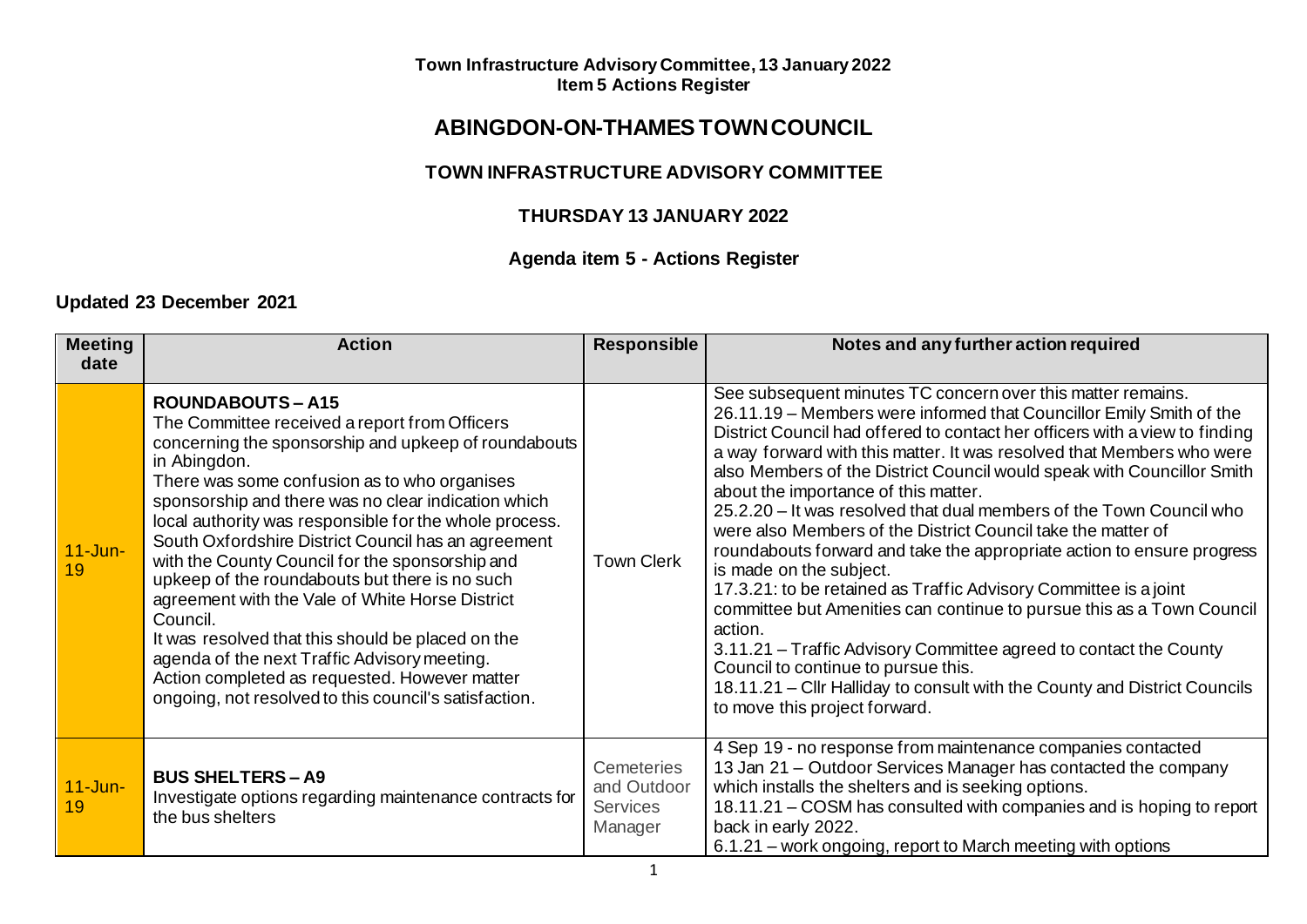| $25$ -Feb-<br>20   | <b>TWINNING - A68</b><br>Proposal to install a directional sign in the Roysse<br>Garden to signpost to the twin towns be referred to the<br>Finance and General Purposes Committee as part of<br>consideration of resourcing for twinning matters.<br>Officers to obtain a quote for the next F&GP. (Note:<br>organisation of any civic/ Town Council-organised<br>twinning activities is a matter for the Community<br>Services Committee).<br>Resolved that a plaque be made to celebrate the 50th<br>anniversary of twinning with Schongau, Bavaria and<br>this should be displayed in the County Hall flower bed.<br>Funding will come from the Abingdon in Bloom budget.<br>Obtain quote for the purchase of a directional sign in<br>the Roysse Ct Garden to signpost the twin towns - to be<br>considered at future FGP cttee mtg | <b>Cemeteries</b><br>and Outdoor<br><b>Services</b><br>Manager | 19 Oct 20 - discussed at A&R mtg 23 Sep and decided to put a hold on<br>this as all fingers would point in the same direction. LO to obtain further<br>advice / comments from Twinning Society.<br>20.1.21 - Cllr Oates had spoken to the Town Twinning Society which<br>requested a 'compass points' style sign with the flags of each country<br>on each 'finger' of the sign. The Twinning Society had referred to the<br>design of a similar installation in Colmar as a possible option for<br>consideration. The Outdoor Services Manager was asked to source a<br>quote for a finger post with five 'fingers' and to report to the next<br>meeting.<br>11.3.21 - Cllr Oates was liaising with the Twinning Society to determine<br>exactly what they envisaged.<br>17.3.21 - no update.<br>27.5.21 - OSM spoke to contractor re quote, awaiting response.<br>14.10.21 - Cemeteries and Outdoor Services Manager has placed the<br>order and has been advised by the manufacturer that due to the current<br>climate, the steel required is not available, so manufacture has been<br>shelved for the foreseeable future.<br>18.11.21 - the COSM was requested to seek an alternative supplier if<br>materials cannot be provided. It was suggested that an alternative<br>material might be considered and the Properties Officer might be able<br>to advise on this at the next meeting. |
|--------------------|------------------------------------------------------------------------------------------------------------------------------------------------------------------------------------------------------------------------------------------------------------------------------------------------------------------------------------------------------------------------------------------------------------------------------------------------------------------------------------------------------------------------------------------------------------------------------------------------------------------------------------------------------------------------------------------------------------------------------------------------------------------------------------------------------------------------------------------|----------------------------------------------------------------|--------------------------------------------------------------------------------------------------------------------------------------------------------------------------------------------------------------------------------------------------------------------------------------------------------------------------------------------------------------------------------------------------------------------------------------------------------------------------------------------------------------------------------------------------------------------------------------------------------------------------------------------------------------------------------------------------------------------------------------------------------------------------------------------------------------------------------------------------------------------------------------------------------------------------------------------------------------------------------------------------------------------------------------------------------------------------------------------------------------------------------------------------------------------------------------------------------------------------------------------------------------------------------------------------------------------------------------------------------------------------------------------------|
| $20 - Jan -$<br>21 | <b>BUS SHELTERS - A60</b><br>two bus shelters had been completed in the past year.<br>There may be more which could be replaced and<br>members were asked to consider if they knew of any<br>shelters which may need to be replaced.                                                                                                                                                                                                                                                                                                                                                                                                                                                                                                                                                                                                     | All<br>Committee<br>members                                    | 17.3.21 - suggested sites:<br>The Motte – stop could be replaced to allow for a seat to be added.<br>Stratton Way: more shelters could be installed as the bus stop for the<br>X2 and X3 buses to Oxford is particularly busy. The Outdoor Services<br>Manager will look at this.<br>The stop on Drayton Road was put in by developers and removed as it<br>was not sited correctly. The Town Council will ask about a new stop to<br>be better located, funded by the developer.<br>May 2021 - outstanding, Cemeteries and Outdoor Services Manager to<br>address.<br>November 2021 - this matter may now best be considered alongside<br>the potential for external providers to replace and maintain bus shelters.<br>18.11.21 – To refine action to capture the specific information above<br>and combine with other related actions.                                                                                                                                                                                                                                                                                                                                                                                                                                                                                                                                                        |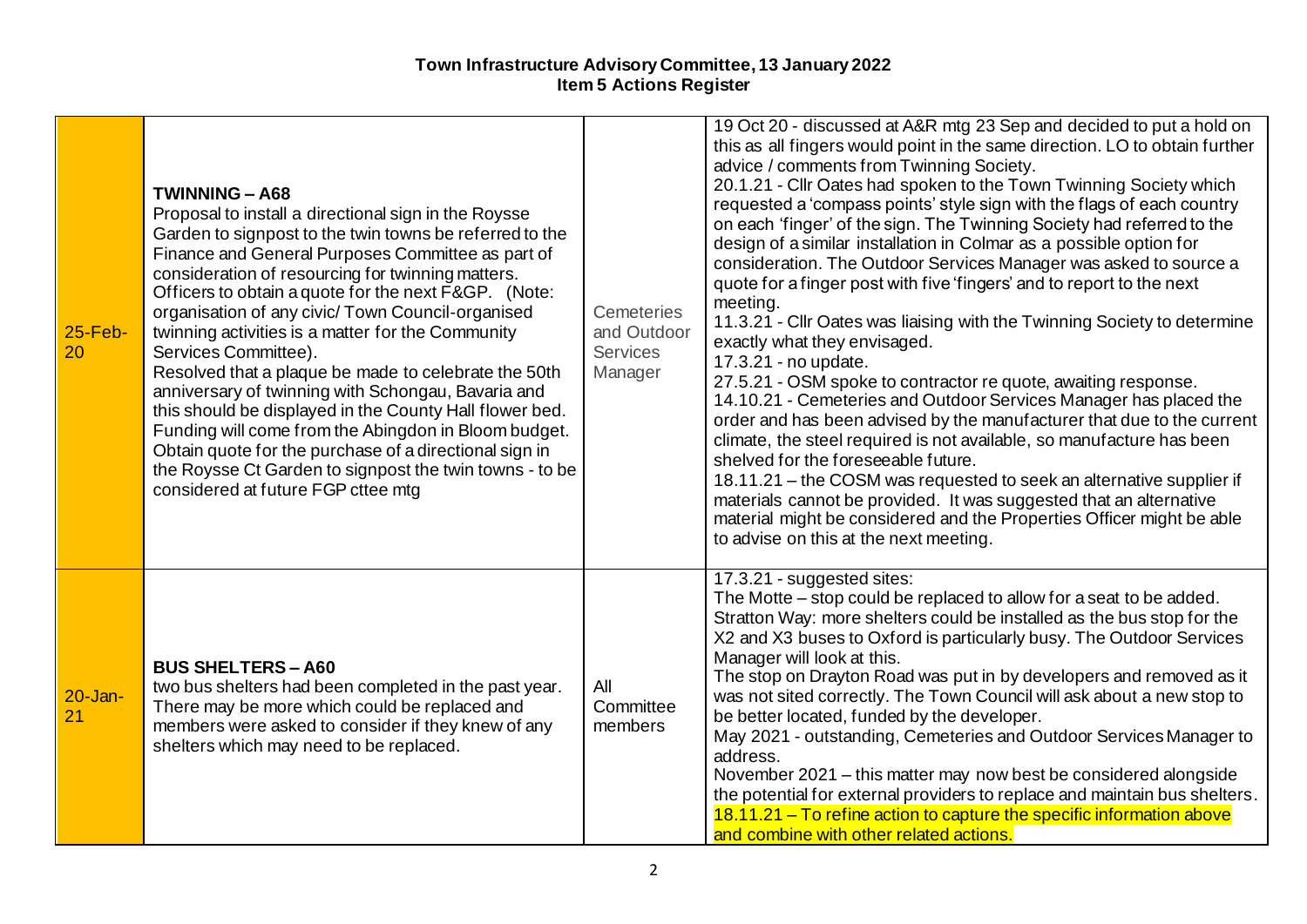|                    |                                                                                                                                                                                                                                                                                                                                                                                                                                                                                                                                                                                                                                                  |                                                               | Drayton Road bus shelter was put in by developers and removed as it<br>was not sited correctly. The Town Council had an action to ask about a<br>new stop to be better located, funded by the developer. This action<br>needs to be followed up: Town Council to contact the planning authority<br>to ensure that the developer follows up this action.                                                                                                                                                                                                          |
|--------------------|--------------------------------------------------------------------------------------------------------------------------------------------------------------------------------------------------------------------------------------------------------------------------------------------------------------------------------------------------------------------------------------------------------------------------------------------------------------------------------------------------------------------------------------------------------------------------------------------------------------------------------------------------|---------------------------------------------------------------|------------------------------------------------------------------------------------------------------------------------------------------------------------------------------------------------------------------------------------------------------------------------------------------------------------------------------------------------------------------------------------------------------------------------------------------------------------------------------------------------------------------------------------------------------------------|
| $20 - Jan -$<br>21 | <b>PLASTIC BOLLARDS FOR MARKET PLACE - A57</b><br>It was agreed that the Outdoor Services Manager<br>should liaise with the architect to arrange a meeting on<br>site and bring a costed proposal to the March meeting<br>of the committee, and that this would be one of the<br>projects for the Amenities and Recreation Committee<br>over the coming year.                                                                                                                                                                                                                                                                                    | <b>Cemeteries</b><br>and Outdoor<br>Services<br>Manager       | 10.3.21 - Outdoor Services Manager to report to meeting on 17 March<br>2021<br>17.3.21: The Outdoor Services Manager is planning to meeting with the<br>contractor in the week commencing 12 April 2021.<br>27.5.21 - original contractor has pulled out, OSM to meet new<br>contractor in June.<br>14.10.21 - Cemeteries and Outdoor Services Manager has placed the<br>order with the preferred contractor, who has ordered the bollards.<br>Subject to delivery, work should start in November.<br>$18.11.21 - in hand$<br>6.1.22 - currently being installed |
| $18$ -Feb-<br>21   | <b>LOCAL CYCLING, WALKING AND</b><br><b>INFRASTRUCTURE PLAN - GR57</b><br>Meeting asked to consider adopting the draft policy<br>which had been developed by Abingdon Liveable<br>Streets. Draft policy submitted to Oxfordshire County<br>Council to consider for adoption. If adopted by the<br>Town Council it becomes a formal document to be<br>taken into account by the planning authority.<br>Cllr de la Harpe to provide the draft document and<br>highlight key areas for committee members to consider.<br>Cllr de la Harpe would circulate the link and this item<br>would be reconsidered at the next meeting of this<br>committee. | Cllr de la<br>Harpe, Cllr<br>Halliday, Cllr<br><b>Bowring</b> | 2.4.21 - the LCWIP is currently being worked on at County Council and<br>it is hoped that it will be completed by June or July. If this is the case,<br>there is no need for the Town Council to adopt the draft document.<br>20.4.21 - to keep as an active item for GASC to revisit in future when<br>the matter has been resolved by Oxfordshire County Council.<br>18.11.21 - noted that it may be good to proceed with projects while<br>awaiting consideration of the LCWIP by the County Council. To add to<br>next agenda for specific proposals.        |
| 30-Mar-<br>21      | <b>NEIGHBOURHOOD PLAN-F175</b><br>It was resolved that:<br>(i) The Town Clerk apply for the Basic Grant for the 2nd<br>stage of the delivery of the Abingdon Neighbourhood<br>Plan                                                                                                                                                                                                                                                                                                                                                                                                                                                               | Town Clerk,<br>Cllr Bowring,<br><b>Cllr Clifton</b>           | (i) Basic grant will be applied for when the Neighbourhood Plan area is<br>formally designed by the DC.<br>(ii) Quote received from Feria Urbanism for work to allow work to<br>continue within budget<br>(iii) Awaiting neighbourhood plan designation before a grant can be                                                                                                                                                                                                                                                                                    |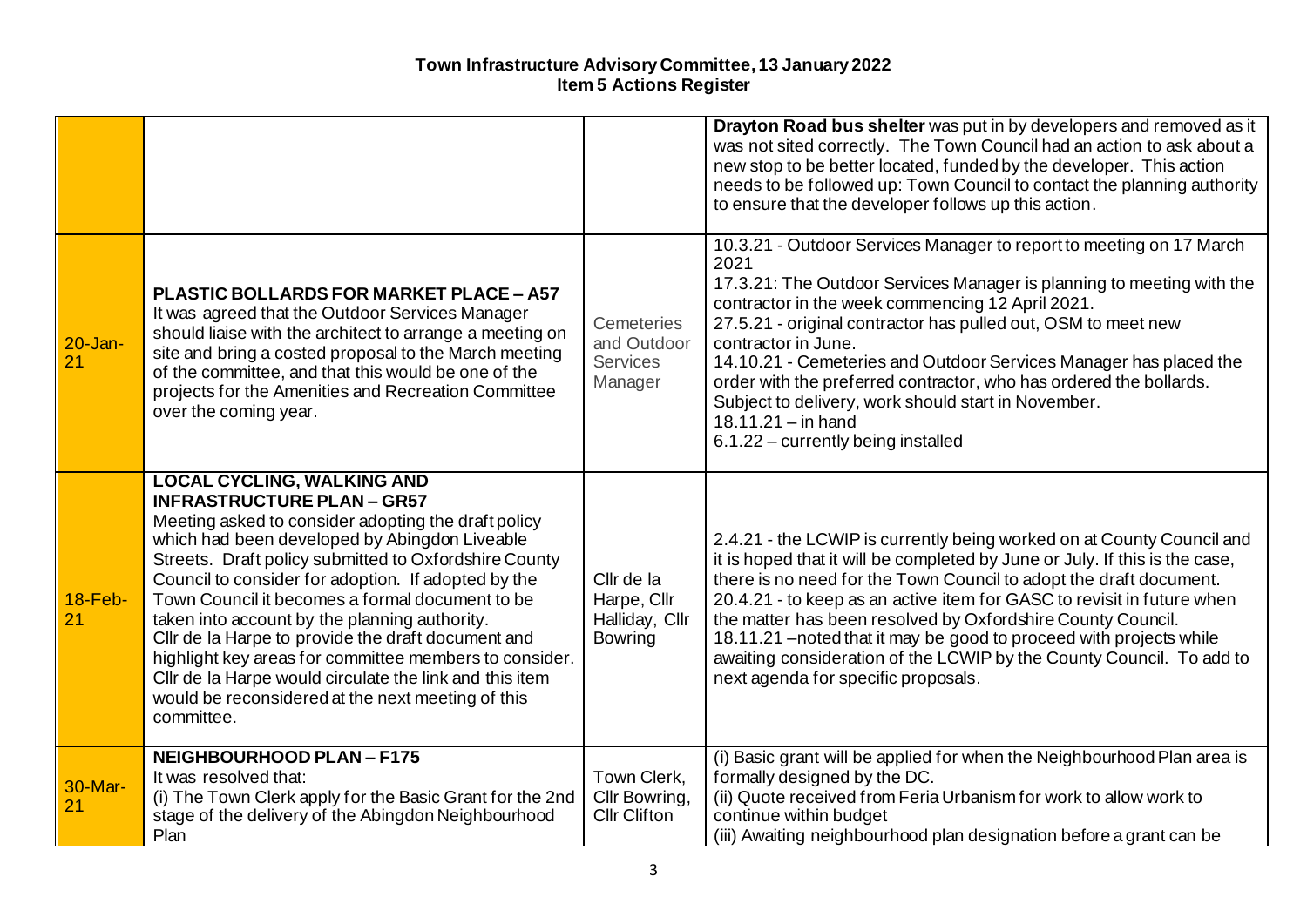|                   | (ii) Authority be delegated to the Town Clerk in<br>consultation with Cllr Grace Clifton, Lead Councillor<br>Neighbourhood Plan Steering Group, and Cllr<br>Samantha Bowring, Chair of Finance and General<br>Purposes Committee, to accept the quote from Feria<br>Urbanism, as detailed in the report.<br>Town Clerk to agree with Feria Urbanism                                                                |                   | applied for<br>Sept 2021 update - to move to Town Infrastructure<br>18.11.21 - awaiting plan area designation consultation by the Vale. List<br>of consultees has been shared with the Vale.<br>6.1.22 – planning authority consultation open until 19.1.22                                                                                                                                                                                                    |
|-------------------|--------------------------------------------------------------------------------------------------------------------------------------------------------------------------------------------------------------------------------------------------------------------------------------------------------------------------------------------------------------------------------------------------------------------|-------------------|----------------------------------------------------------------------------------------------------------------------------------------------------------------------------------------------------------------------------------------------------------------------------------------------------------------------------------------------------------------------------------------------------------------------------------------------------------------|
| 30-Mar-<br>21     | <b>GRANT-FUNDED BUS USAGE - F157</b><br>It was noted that the review of local transport support<br>had previously requested the provision of bus usage<br>figures regularly. It was agreed that this should resume<br>after lockdown ends to enable councillors to make an<br>informed decision for the budget for 2022-3.                                                                                         | <b>Town Clerk</b> | August 2021 – Committee Clerk has been asked to undertake research<br>into the bus service, including usage figures. A report will be provided<br>for the budget cycle.<br>16.9.21 - Town Clerk to place quarterly usage figures on to Sharepoint.<br>4.10.21 - spreadsheet added to Sharepoint, placed in Town<br>Infrastructure Committee folder.<br>18.11.21 - report in December for January meeting.<br>$7.11.21$ – see report to meeting                 |
| 09-Jun-<br>21     | <b>SPONSORSHIP OF BENCHES - A10</b><br>The Town Clerk was asked to draft a policy regarding<br>the sponsorship of benches, taking into<br>account:<br>a) whether the policy will apply to new and/or existing<br>benches;<br>b) how the sponsorship fee would be determined, by<br>whom and how often it would<br>apply;<br>c) how the suitability of the proposed location of the<br>benches would be determined. | <b>Town Clerk</b> | 10.11.21 – report to come to meeting on 13.1.22                                                                                                                                                                                                                                                                                                                                                                                                                |
| $20 -$ Jul-<br>21 | <b>CIVIL PARKING ENFORCEMENT - F16</b><br>It was recommended:<br>a. That the Urgency Committee note that civil parking<br>enforcement will commence on 1 November 2021 and<br>that the town council agency agreement in relation to<br>the Abingdon residents' parking schemes will end as of<br>31 October 2021.<br>b. That the Urgency Committee note that the council's                                         | <b>Town Clerk</b> | 27.7.21 - agreed by Urgency Committee<br>September 2021 - publicised in Town Crier. Further information will be<br>provided as this proceeds.<br>Nov 21 - information added to the Town Council website and December<br>Town Crier.<br>23.11.21 - This action had three actions and it was noted that the last<br>action (c) remained outstanding. There is still ongoing work to do<br>consulting with residents and working with the Vale to ensure that the |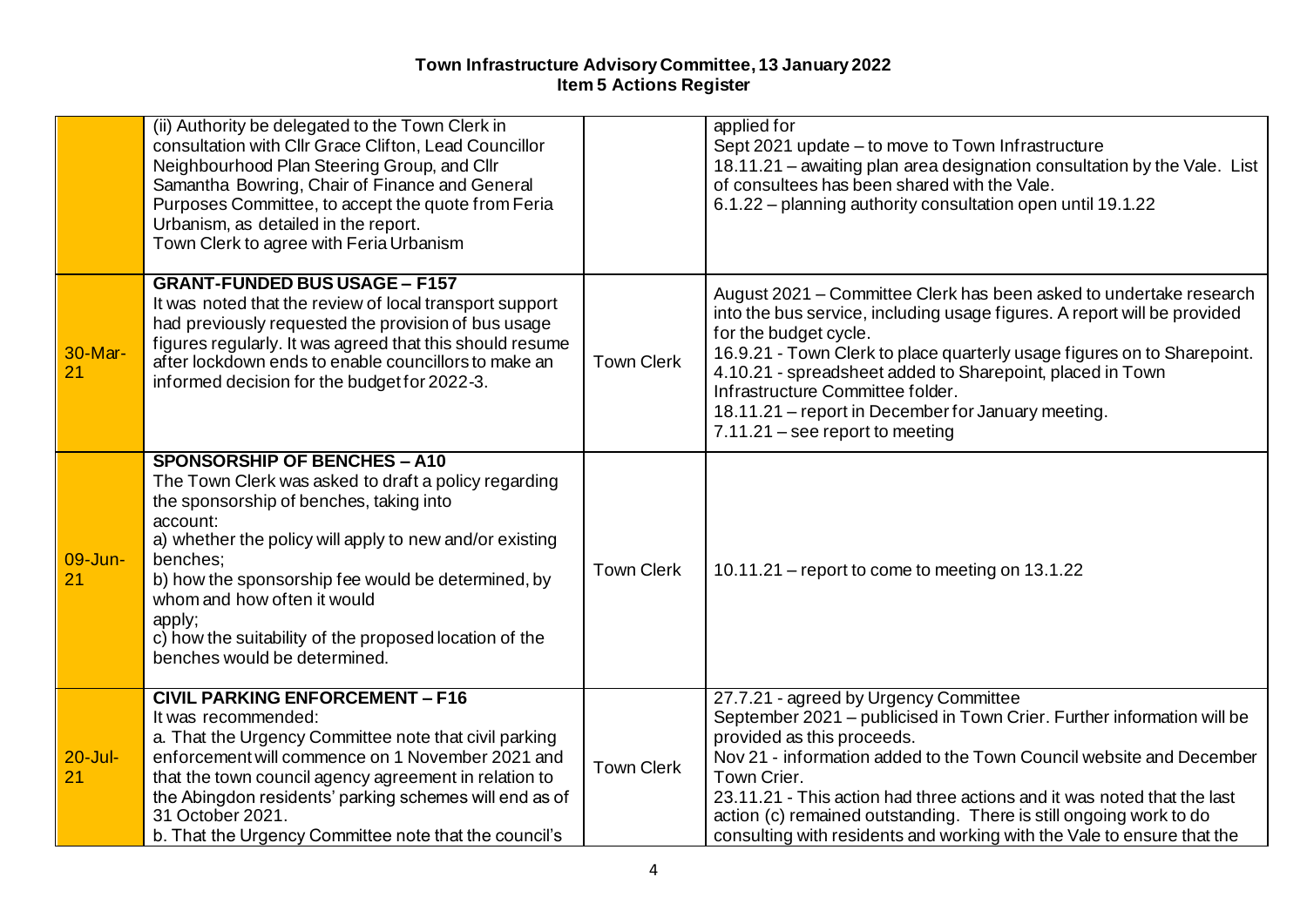|                      | Parking Attendant is due to be transferred to the County<br>Council's contractor at on 1 November 2021 under the<br>relevant TUPE provisions and that he be thanked for<br>his work for the town council.<br>c. That the Urgency Committee delegates authority to<br>the Town Clerk to liaise with the principal authorities<br>regarding publicity for the implementation of civil<br>parking enforcement and that the Town Clerk be<br>authorised to publish an online survey regarding<br>parking in Abingdon and work with Members regarding<br>ensuring that this survey is freely available in the town.<br>The Town Clerk would then report back to the relevant<br>committee regarding the findings from the survey and<br>how these would be progressed in to actions.<br>Town Clerk to liaise with the principal authorities<br>regarding publicity for the implementation of civil<br>parking enforcement and that the Town Clerk be<br>authorised to publish an online survey regarding<br>parking in Abingdon and work with Members regarding<br>ensuring that this survey is freely available in the town.<br>The Town Clerk would then report back to the relevant |                   | Town Council has input into this project. This item will therefore be<br>marked as outstanding and will be transferred as an action to the Town<br>Infrastructure Committee.<br>TRANSFERRED TO TIC FROM FGAM 23.11.21                                          |
|----------------------|-----------------------------------------------------------------------------------------------------------------------------------------------------------------------------------------------------------------------------------------------------------------------------------------------------------------------------------------------------------------------------------------------------------------------------------------------------------------------------------------------------------------------------------------------------------------------------------------------------------------------------------------------------------------------------------------------------------------------------------------------------------------------------------------------------------------------------------------------------------------------------------------------------------------------------------------------------------------------------------------------------------------------------------------------------------------------------------------------------------------------------------------------------------------------------------|-------------------|----------------------------------------------------------------------------------------------------------------------------------------------------------------------------------------------------------------------------------------------------------------|
|                      | committee regarding the findings from the survey and<br>how these would be progressed in to actions.                                                                                                                                                                                                                                                                                                                                                                                                                                                                                                                                                                                                                                                                                                                                                                                                                                                                                                                                                                                                                                                                              |                   |                                                                                                                                                                                                                                                                |
| <b>16-Sep-</b><br>21 | <b>PLANNING PANEL - T10</b><br>A report was considered on the establishment and<br>operation of the Planning Panel. The Town Clerk to<br>prepare a revised report for the committee on the<br>operation of the panel which takes into account the<br>comments made at this meeting.                                                                                                                                                                                                                                                                                                                                                                                                                                                                                                                                                                                                                                                                                                                                                                                                                                                                                               | <b>Town Clerk</b> | 12.11.21: report to meeting on 13.1.22.                                                                                                                                                                                                                        |
| $16-Sep-$<br>21      | $CCTV - T11$<br>Request from the Vale of White Horse District Council<br>for financial support for new CCTV cameras in<br>Abingdon. The Town Clerk to contact the Vale to<br>advise that this amount is not in the budget for this<br>financial year and to note the town's contribution to the                                                                                                                                                                                                                                                                                                                                                                                                                                                                                                                                                                                                                                                                                                                                                                                                                                                                                   | <b>Town Clerk</b> | November 2021 update: please refer to report to the meeting of 16<br>September 2021.<br>18.11.21 – Town Clerk to request information on levels of funding<br>provided by other towns in the area for comparison to enable an<br>informed decision to be taken. |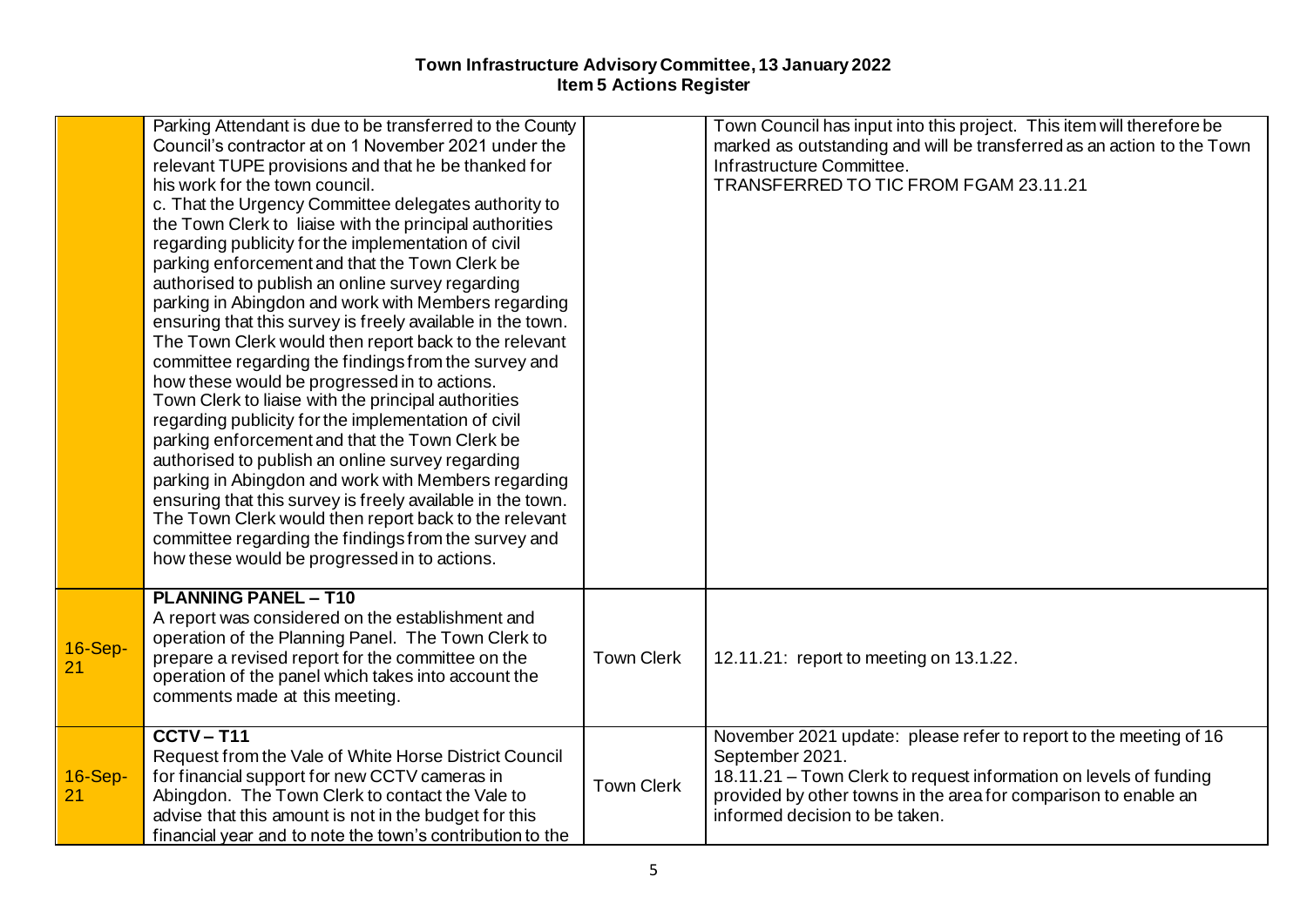|                      | PCSO. The District Council would be asked for further<br>details about how this service is funded. The Town<br>Clerk was asked to report to the next meeting of the<br>committee on 18 November 2021 to ensure that any<br>decision could be included in the budget process.                                                                                                                                                                                                                                                                               |                   |                                                                                                                                                                                                                                                                                                                                                                                                                                                                                              |
|----------------------|------------------------------------------------------------------------------------------------------------------------------------------------------------------------------------------------------------------------------------------------------------------------------------------------------------------------------------------------------------------------------------------------------------------------------------------------------------------------------------------------------------------------------------------------------------|-------------------|----------------------------------------------------------------------------------------------------------------------------------------------------------------------------------------------------------------------------------------------------------------------------------------------------------------------------------------------------------------------------------------------------------------------------------------------------------------------------------------------|
| <b>18-Nov-</b><br>21 | <b>BIKE RACKS-T21</b><br>It was agreed that the Town Clerk would write to the<br>Vale of White Horse District Council to request that the<br>bike racks outside Abbey House be used for the public.                                                                                                                                                                                                                                                                                                                                                        | <b>Town Clerk</b> | 18.11.21 - email sent to the Vale<br>6.12.21 - response received: 'I refer to your enquiry regarding the cycle<br>racks which were previously used by staff outside Abbey House. The<br>tenants of the building have the exclusive right to use the cycle racks.<br>This is incorporated in their leases and hence I am afraid it is not<br>possible for the racks to be shared by residents or the general public. I<br>am sorry that I've not been able to give a more positive response." |
| <b>18-Nov-</b><br>21 | TOWN AND COUNTRY PLANNING ASSOCIATION -<br><b>T27</b><br>The committee agreed that the membership would be<br>useful to trial for a year and the Town Clerk would apply<br>for this if a member volunteered to deal with the<br>membership.                                                                                                                                                                                                                                                                                                                |                   |                                                                                                                                                                                                                                                                                                                                                                                                                                                                                              |
| <b>18-Nov-</b><br>21 | <b>OXFORDSHIRE FIRE AND RESCUE SERVICE</b><br><b>STRATEGIC PLAN-T28</b><br>The committee considered a consultation invitation from<br>Oxfordshire Fire and Rescue on the Community Risk<br>Management Plan from 2022-2026, focusing on our<br>areas of Response, Prevention and Protection. The<br>Chair planned to meet with the service and would notify<br>colleagues of the appointment to give others an<br>opportunity to attend. The Town Clerk would prepare a<br>response on behalf of the Town Council in consultation<br>with Cllr de la Harpe. |                   | 7.1.22 Update: extension granted to allow for comments on the<br>consultation; these will be submitted by the date of the TI Committee<br>meeting                                                                                                                                                                                                                                                                                                                                            |
| <b>18-Nov-</b><br>21 | <b>ALBERT PARK CONSERVATION AREA APPRAISAL</b><br>$-$ T <sub>21</sub><br>It was recommended to the Town Council to delegate<br>authority to submit the appraisal to the Vale of White                                                                                                                                                                                                                                                                                                                                                                      |                   | 1.12.21 - agreed by Town Council                                                                                                                                                                                                                                                                                                                                                                                                                                                             |